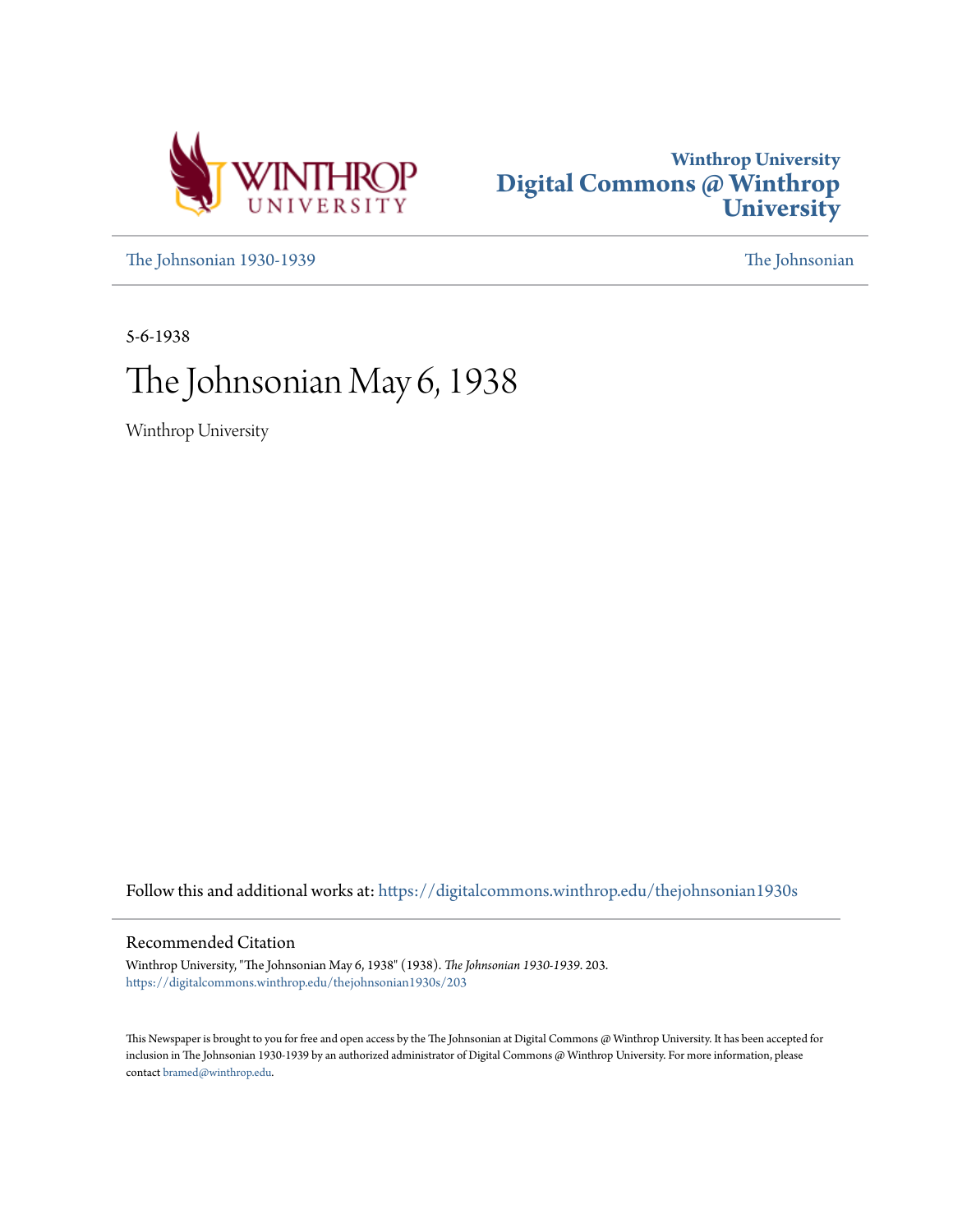**Winthrop Observes** May 12, Robert C. Winthrop's Birthday, As School Holiday



CE HILL, SOUTH CAROLINA, FRIDAY, MAY 6, 1938

**Senior Statistics** Still State Secret: 1938 Tatler Tells Tale Next Week

**VOL. 14, NO. 23** 

Editorial Asides Is Announced by Spring is here-almost over in fact Kennedy, Dargan nd commencement and summe horinning to fill conver-

ations. Along with

plana are beginning to havenum. Mong with  $\sum_{i=1}^{n}$  Complete Group To Cothran, Lynch,<br>
Heisears To said a leaving the Manage Year Book Cothran, Lynch,<br>
uniform came a leaving with  $\sum_{i=1}^{n}$  Manage Year Book Cothran,

we feverishly plunge ourselves into<br>work and play althe.

whose folks could come were so hap-<br>py that others felt better just being

around them. Win-<br>around them. Win-<br>tor handling large gradously and hospitably

arouge graciously and hospitaly<br>
alter heta Alpha, honor- Winthys Henry society.<br>
and this condition in caregive collear and the condition of the club. The<br>
Consenting was "smooth."<br>
Triday, according to Mary Ruth Astrono

Eight Associates **Complete Group To**<br>**Manage Year Book** 

STUDENT GOVERN-

**MENT POSITIONS** 

Cottingham, Kneece,

# BETA ALPHA BIDS THE CALL AND THE STUDENTS THE CALL AND THE CALL AND THE CALL AND THE CALL AND THE CALL AND THE CALL AND THE CALL AND THE CALL AND THE CALL AND THE CALL AND THE CALL AND THE CALL AND THE CALL AND THE CALL AN La' Day was much fun! Those NINE STUDENTS

### **Rudisill Ann** New Members Of **Commercial Group**

Nine bids for Beta Alpha, hono

 ${\small \hbox{Many Day Day, which is probably the probability.} \hfill {\small \hbox{Orampbump} \hfill {\small \hbox{Orampbump} \hfill {\small \hbox{Orampbump} \hfill {\small \hbox{Commutative} \hfill {\small \hbox{Commutative} \hfill {\small \hbox{Commutative} \hfill {\small \hbox{Commutative} \hfill {\small \hbox{Commutative} \hfill {\small \hbox{Commutative} \hfill {\small \hbox{Commutative} \hfill {\small \hbox{Commutative} \hfill {\small \hbox{Commutative} \hfill {\small \hbox{Commutative} \hfill {\small \hbox{Commutative} \hfill {\small \hbox{Commutative} \h$ 

Charle

tte Let er, Wit  $0.11$ 

**Minor Officers** 

The rising junior class elected<br>culah Simpson vice president of<br>re class; Kate Wheeler, trensurer;<br>rances Ryan, scerclary; Mary San-<br>ers and July Pegram, cheer lead-<br>ers and July Wright, athletic rep-<br>stentative in last cl

nts ween.<br>Harriet Culler of Wolfton was re-<br>catly chosen as president of the

 $\frac{1}{2}$ 

RALLIE WIR FULLER Samewhere C. Contract Contract Contract Contract Contract Contract Contract Contract Contract Contract Contract Contract Contract Contract Contract Contract Contract Contract Contract Contract Contract Contract Contract Co

**High School Seniors** To Broadcast With Dr. Phelps Thursday For Coming Year

Scolor class girls from several Scotte class given from several<br>South Carolina high achools will interview President Shelton<br>Pietips next Tuurnday Oriental Shelton<br>WSOC-WIS radio hookup with<br>a lots of typical quasilens they are asking the<br>meetres now abo Simpson, Wheeler, Ryan, Sanders, and Pegram Aid Culler The rising junior class elected

(net careers to make program)<br>Solely a guidance program<br>the questions and answers Select a guidance pregresa, and an<br>except and an except will show the questions and answers will high school girl determines<br>the based girl determines whether are based go to rest beyond help as<br> $\log n$ , what kind of celleg

# 1939 Tatler Staff SIX ELECTED FOR WINTHROP'S QUEEN OF THE MAY RILEY ANNOUNCES May Day Festivities and **COUNSELORS FOR Junior-Senior Fete Climax** 1938-39 SESSION Winthrop's Social Events

Rising Sophomor

Rising Sophomores<br>
Maile Sure Fuller Sure Fuller Sure Fuller To Luisine Sure Fuller To Aid Freehman Counter, Raintary Sure Fuller To Luisines Correll and the transformer.<br>
Freehman connectes for Ulitimative schemes in the

rd, Woodruff; and Caroline<br>iff, Woodruff.



Rogers, Clarkson,<br>Are Minor Officers

Laura Frances Hayes, rising sen-<br>or chemistry major of Rock Hill.<br>as elected president of Zeta Alpha Learn François Higgs (this perfect in the figure of the projection of the scheme is clear to product product the set of the set of the set of the set of the set of the set of the set of the set of the set of the set of th

Rallie Sue Fuller To

Junior Hostesses To

SUBSCRIPTION, .LO A VEAR

 $\left[$ turg; and Virginia Gourdin, Kinn- $\left[$ turnen; Gravet, Gokhamang, 1982<br> 1982<br> Atatic Power, ishbe arrangementle; trees, itself arrest of Dr. and Mrs. H. M. 337–16<br>tenently, decoration, and Elizabeth collection of the

Using an expression of the choice by the token  $\frac{\Delta x}{\Delta x}$  . The has ent him, a<br>function of the choice by the token  $\frac{\Delta x}{\Delta x}$ , or the same than the<br>and Rosemary Cross, as 1535, the biarry Politicity Express, Jonathan

Example 19 and May Court Platforms (School for Husbands Level of Stars Court of Husbands Level of Stars (School for Husbands Level of Stars Pick Level Processions Careers<br>
The Court of May Court of the Stars of Working Hus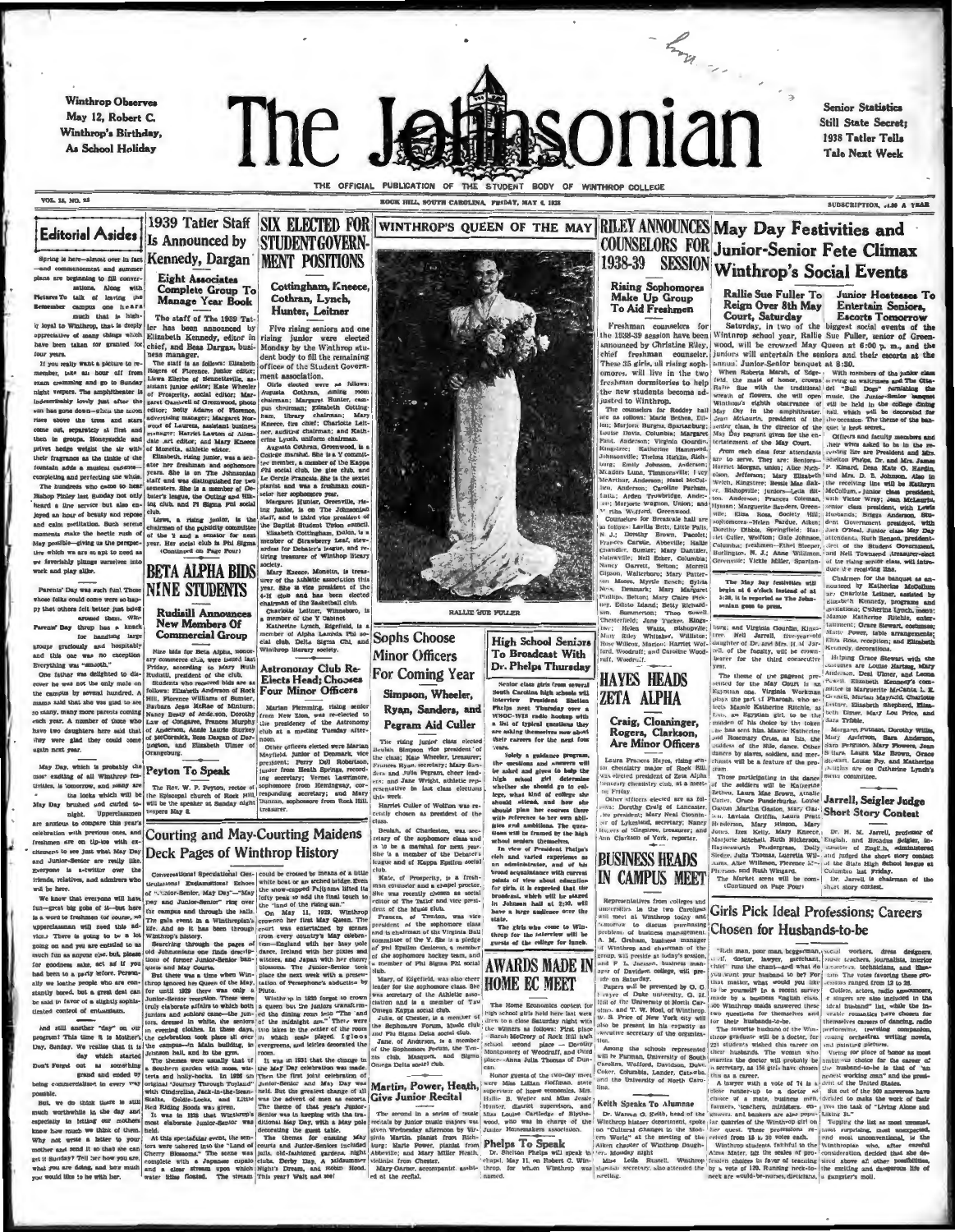

#### er: (In the Manner of Samuel Pepre)

Un very brilmes, called by the individu-To, way poline, called by the individue<br> $\frac{1}{2}$  with which a model of the field  $\frac{1}{2}$ <br>and with bar a cross, and with her for an early morning walk, after which we<br>can expose to the class upon a very good breakfast b the manuscript between the think and the control of everything about it, and without mining any thing, est a little and to nap, full of the displeasures of these truces

or four last days. Up and to my pre-<br>paring some state dools. Up and to my pre-<br>paring some stems, for the Press club ban-<br>quote that evening for model by and to compute the pressure of the<br>process of methods and the pres

I homes to set my Journal for this day in<br>ter, it being a day of great content and<br>mourn and pleasur.s to me. After reading<br>"Penhally" and taiking a little to the<br>onmate, I to bed.

### Add Defto

we Home: One in which a saiteb slates everythit g out the children. Thoughts White Strolling:

A bit of Hellywood Rock Hill, is the ning home...All it would need to public-

trithur 

Always thought that Garbo had something to do with "Live Alone and<br>Like II," purhaps. . Dr. Micodonald has redeenly<br>also use with bough  $\ell_{T}$ . . . . To meet with berthesing with the<br>party has been in the "Mayflower" eve 

Eliabeth<br>Margaret Bland<br>Margaret McMilba<br>Rosenblor The Johnsonial enger<br>ada ton, Margaret McMilhan,<br>Sara Rosenblum, Elizabeth Rogers, Harriet Wannamaker, Harriet Lawton,<br>Rdith Gentry, Margaret Hunter, Rosanne Eleanor Feaworth, Virrinta Gourdin. Aser Continues The Johnseles unats to merit a reputation on<br>On Martha Wefford, accessing, thereopheas, and thirness in avevering the<br>Watann, Elisian Unitative campus. Will you kindly call mer attaction<br>ago, Mauyline Ward, to an The Jobs Sara Watson, Elaine Schwinge, Maudine Ward,<br>Dot McCown, Jean Broun, on, sis of good jo ation?

REPORTERS: Annie

aune Donahi, Lourie Sterkey, Elisabeth<br>Ballenger, Marynaysti Blan-

Low Bettons, Jose Webbs, and the UNITORIAL ASSOCIATES that Papella Marie Research and Marie Papella June 1, 2014<br>Jam Richardson, Mary Bolivy Sourcev EDITORIAL ASSOCIATES<br>Jaint Richardson, Mary PHOTOGRAPHER ............... Charlotte Wheeler

#### THREE GIRLS IN A ROOM-TWO POINTS OF VIEW

e recent bulletin announcing that<br>dassmen halls may have three Th upperclas girls in a room next year has created a

great deal of discussion on the campus<br>Girls are insisting that it is enough for two girls to live pleasantly and healthfully in the present sized rooms. They seem to think that the addition of<br>a third individual and her multitudinous possessions will be an impossibility with<br>the present equipment. The rooms were<br>made for two people. They can be slept<br>in by three, but they cannot be lived in rtably and conveniently. Natural ly the upperclassmen, accustomed to thinking in terms of two, do not accept<br>the idea of over-crowded dormitories<br>without a stir. They are justified in<br>their objections—the conditions will not he desirable.

be desirable.<br>On the other hand, those girls who<br>think further than their first hot indignation, see that the administration,<br>with its policy of serving the state of<br>South Carolina, is making the only so-<br>lution it can ma problem. As a state institution we are obligated to the taxpayers to give to<br>each South Carolina girl the privilege of coming to college. As long as there is<br>any space left, Winthrop feels that it<br>must accept all qualified applicants.<br>The question may be the old one of

quality versus quantity. The democratic<br>philosophy, which Winthrop as a democratic institution must accept, would<br>favor the latter side despite the realiza tion that present living standards will inevitably be lowered unless more dorm-<br>itory space is provided. Winthrop would cho se, however, to be a school that is good, regardless of the number of stu dents.

Undoubtedly, therefore, the problem cannot be solved satisfactorily by the<br>girls or the administration. The responsibility belongs directly to the people of

tuff

South Carolina, more specifically to show for it. But some people don't. They their representatives in the legislature. make their summers mean everything. Theirs, and only theirs, is the power to There are at least a tho

**EDITORIALS** 

they are sending to school.<br>Winthrop is yearly becoming a bigger school. The people to whom it belongs must decide whether it will become a better school in its growth. The addition of a new dormitory is necesaddition of a new dormitory is neces-<br>sary if we are to have both quantity and quality.

#### DON'T GET SUMMER STALENESS

Just three more weeks left--hrt z-

Loafing-the beach-the mountains<br>-at home?-but loafing, nevertheless. Three months of visiting, invertiseses.<br>Three months of visiting, twelve weeks<br>of riding to town and back again-<br>eighty-four days of dope-drinking and

light chatter at the favorite drug store.<br>September, and back to school the same old person minus the ability for concentration and accurate thinkin concentration and accurate thinking—<br>but plus ten pounds or so—acquired at<br>hridge parties and pienies. "What did<br>you do last symmer?" "Oh, just messed<br>around, nothing much, but I had a won-<br>derful time!"

derful time!"<br>Sure, you had a wonderful time, but<br>you could have had a much more valu-<br>able one. We waste so much time just<br>fooling around. Just imagine in these<br>last hing days of heeite runh to get<br>everything handed in on whole hours which will be entirely at

your disposal come June 1.<br>Determine now, before the heat makes you lose the amhition, to make intelligent use of this next vacation. After all, a summer is really one-fourth<br>of a year in time value. The actual value depends on how you use your time. And so often we carelessly squander the whole vacation, only to discover at the end that we have absolutely nothing to

Personalities

**FEATURES** 

THE JOHNSONIAN

EDITORIAL COUNCIL

you best and start your soif-improvement program within a week after you get home-otherwise all intentions will<br>be aucked into the alough of summer indolen

iolence.<br>For instance, read, cook, sew, get a For Instance, read, cook, sew, get a<br>job. You say that is what you have always<br>ways done every summer? But you<br>haven't read with a definite plan or<br>purpose, and that makes all the difference. Start on Russia, or France, or Germany, and become conversant with<br>their cultures. You'll love the sense of accomplishment. The same kind of thing can be done with your bridge game, iors, this is your last shot at a threemonths private course at home). You could develop a new bobby. You could get an unusual job doing something you

never thought you'd do,<br>Do anything that will develop your<br>personality. Do senething. Don't get summer staleness.

#### ANTICIPATING ...

Once upon a time there was an ant<br>hill. But this ant hill was different from<br>most, for it was made up principally of most, for it was made up principally of<br>symmetry of about the same age of about the same and experience. These young ants were<br>and experience. These young ants were<br>living and pluning carefully for the<br>grant pluning carefu sex, and experience.<br>Now the ants that had been at this

particular hill for three years decided to have an elaborate party for their sla-<br>ter companions who had lived in the place for four years and soon would<br>leave it to start storing up their own<br>food for the winter.

ADVERTISING: Ros Craig, Engenia Kemlall,<br>Mendora Luta, Amelia<br>Maldrow, Elizabeth Faller, Mary Hayes<br>Chra Webb, e Calboun<br>Ase Wills mon, Sederie Lott, Margie<br>Denny, CIRCULATION: Allor Salky, Florence Lawson,<br>Amalia Versnee, Lydia as, Franets Wil Mary Douglas liams, Nancy Faris, Mary Frau

ad, Caro one<br>Gre  $_{\text{Ba}}$ \$1.00 Per Ve a Daley Marth Jones, Bell Willis<br>Haghaton, Elianh ne. Mar-

To the party was invited a masculine ant for each senior ant, a great feast<br>was planned, and everything possible<br>was done by the junior ants to make their guests have the grandest antics

of their ant-hill lives. But something went wrong. For<br>some strange reason the older ants, who<br>had been anticipating the event for have very made up their minds to be<br>bored. They preened and primped for<br>hours—rather foolishly—since they arrived too late to meet their hoste and no one had a chance to notice how<br>perfectly wonderful their masculine<br>escorts looked.

Furthermore, there were some<br>younger ants who had not been invited to the party who came nevertheless, very antisocially. They annoyed the guests and the hostesses with their staring eyes, peering eyes trying to see<br>what they had no business to see.<br>Einally, the hostesses themselves

 $\label{eq:2} \begin{minipage}{0.9\textwidth} \begin{tabular}{p{0.8cm}} \textbf{g} & \textbf{size} & \textbf{in} & \textbf{me} \\ \textbf{g} & \textbf{sys} & \textbf{sys} & \textbf{sys} \\ \textbf{gas} & \textbf{sys} & \textbf{max} & \textbf{max} \\ \textbf{g} & \textbf{loss} & \textbf{max} & \textbf{max} \\ \textbf{m} & \textbf{sys} & \textbf{max} & \textbf{max} \\ \textbf{m} & \textbf{sys} & \textbf{max} & \textbf{max} \\ \textbf{m} & \textbf{sys} & \textbf{$ tried not to notice the antarctic atmostried not to notice the antarctic atmos-<br>phere. But when all the other ants had<br>left ,<br>the gay little waitresses collapsed<br>as completely as their fresh stiff<br>dresses had witted. They were more<br>limp than antiquated dogwood.

From an<br>unquare organous comproming the phase play. It didn't have to be that way. The senior<br>ants failed to have a good time purely<br>because they really didn't want to. The<br>masculine ants would have liked their<br>feminine a acy without the unnecessary comments m the little baby ants. And, may<br>hings had been different the juni  $f_{\rm F}$ ad, maybe if this would bave felt that their party was the highlight of the year and not an anti-<br>climax to their hopes a 'ter all.

金  $\overline{\phantom{a}}$ N<br>G

It is so hard to think that May is here.<br>It seems but yesterday I watched the ₹

Of Mafeh, and smally dried sweet April's

Speaking of May our thoughts turn to<br>the morrow, May Day. A charming queen and<br>her levely ladies-in-waiting, a mighty Pha-<br>coah and his dashing soldiers, graevial beau-<br>lie, dancing on the grown, a gay throng of ma maning somme, gracers<br>mg on the green, a gay the

Betty Richardson a cute little red-b **In sava:** 

.<br>Those who see the least in other<br>these who use their To' the most

Heard a "blus" lamie exclaim:

pringtima's like diminess,<br>woman let me gang about my bind-

That's asying in a nutshell just what

A freekisd freshie (could it be Be<br>ngain!) lamenta that she can't go in for popular sun bath. Here is the doisitul se<br>she sings:

Lary besste<br>Taking a man bath<br>(Goah, how i inset to think<br>Of all that mush!)

Whew, looks the freshing<br>That are poppin' out,<br>I wanta get a sunian, leat

e freekles give ma dou

A MODERN PEAYER<br>"Dear Lord, I wish you'd get this<br>I know I saked you for a date<br>For Saturday, but what I mean  $P. B.$ 

was.<br>"Next time, you can just bet,<br>I'll plainly aak for the Clema

One of our staff has been heard saying

There's something very wrong with me,<br>Of that there is no quasifor,<br>It might be love--bu' then again<br>It might be indigenden.

How true these words are:

It's hard to tell what makes a friend, It lan't lo is or style: Just something that you can't explain

The Windbrop Junior-Senker offers some-<br>ing quite different this year. The Citadel Buildogs will familyh music during the evening. By some aind of coincidence the Glem-<br>ning. By some aind of coincidence the Glem-<br>non-Junior-Semior is the same weakend as<br>ours. Some cute seniors are having to say:

Ernie, merale, minie, mee,<br>Te which Junier-Senior shall I go?

Others (the majority) are saying:

Ecais, merale, minis, man,<br>l've invited six dates, se l'il be sure to<br>have cast

One evening last week we as<br>w "gange" of  $\log n$  possing on the state are<br>welf as a share are one can calculate the state are of the state<br>of the state of the state of the state of the state of the behavior<br> $\log n$  were full.

m the time they were making th

According to the B. M. U. Campus, at the B. M. U. Campus, at the a student has about 30 chain in 100 of marrying someone she me

 $\overline{\phantom{a}}$ According to Norah Smaridge, a co-ed<br>pocketbook would rival a small boy's pock-<br>any day. She aays:

 $\begin{array}{c} \text{and any}\\ \text{where of light has}\end{array} \begin{minipage}{.4\textwidth} \begin{minipage}{.4\textwidth} \begin{minipage}{.4\textwidth} \begin{minipage}{.4\textwidth} \begin{minipage}{.4\textwidth} \begin{minipage}{.4\textwidth} \begin{minipage}{.4\textwidth} \begin{minipage}{.4\textwidth} \begin{minipage}{.4\textwidth} \begin{minipage}{.4\textwidth} \begin{minipage}{.4\textwidth} \begin{minipage}{.4\textwidth} \begin{minipage}{.4\textwidth} \begin{minipage}{.4\textwidth} \begin{minipage}{.4\textwidth}$ 

And Ann Clarkson in her jaunty way

spirits:<br>"Can't you claim a campus contortion? "Cam's you cannot a campus contountant."<br>Cam's you can that candid convulsion!<br>Manowover the tickle-box so it won't turn<br>Over inside to make another's free burn,<br>The moral of this, is plain to see<br>Coarse and soud laughter

WEBSTEIN

**Rat Nibblets** 





The plot is humidrum—the story of a lost scale from<br>the story of a lost scale from depth), and discovered large<br>means and heavy. But Caudely, with remainable detectric, blows from this<br>common plot, a galaxy of bushidy pic

modern estting, up-to-date characters, a present-day conversations, ret "Strange<br>mee" by Cora Jarrett, takes one into the<br>hm of the super-normal-to a land as yet ed by psychologists.

Jarrett handles her unbelievable plot by cleverly checkmating<br>with like chiections fr om her characters. But nents on the part of the charac-**MATE** are explained away no logically and<br>insultrially that the reader cannot help but allows that the airful of Miriam Brees has<br>ally become housed in the body of Dolly labor, while the old point<br>which the oid point of the fir

An interesting book, remarkable for its<br>communi situation, absorbing for its questioning and imagination, and charming for its<br>human personalities, "Strange Houses" can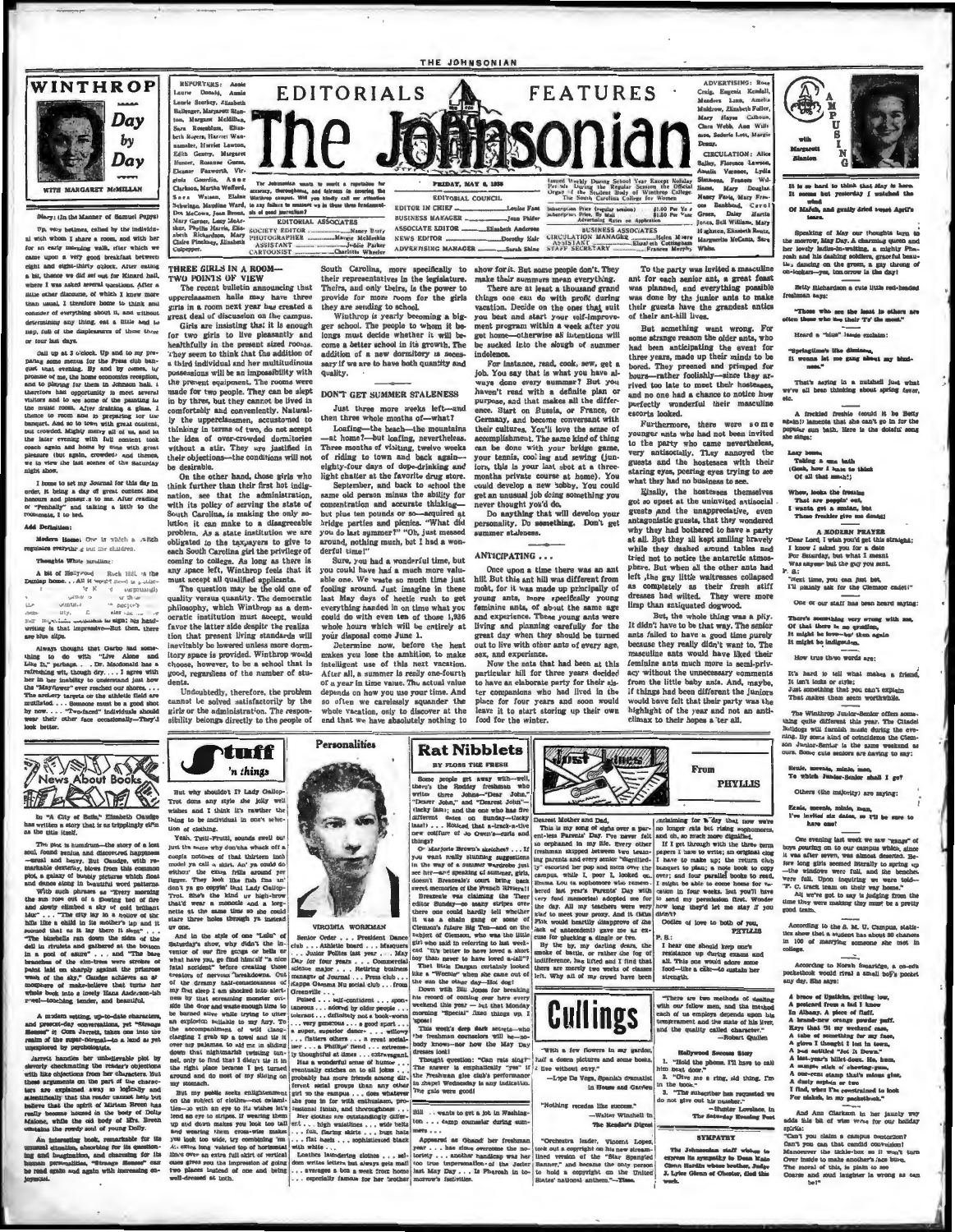